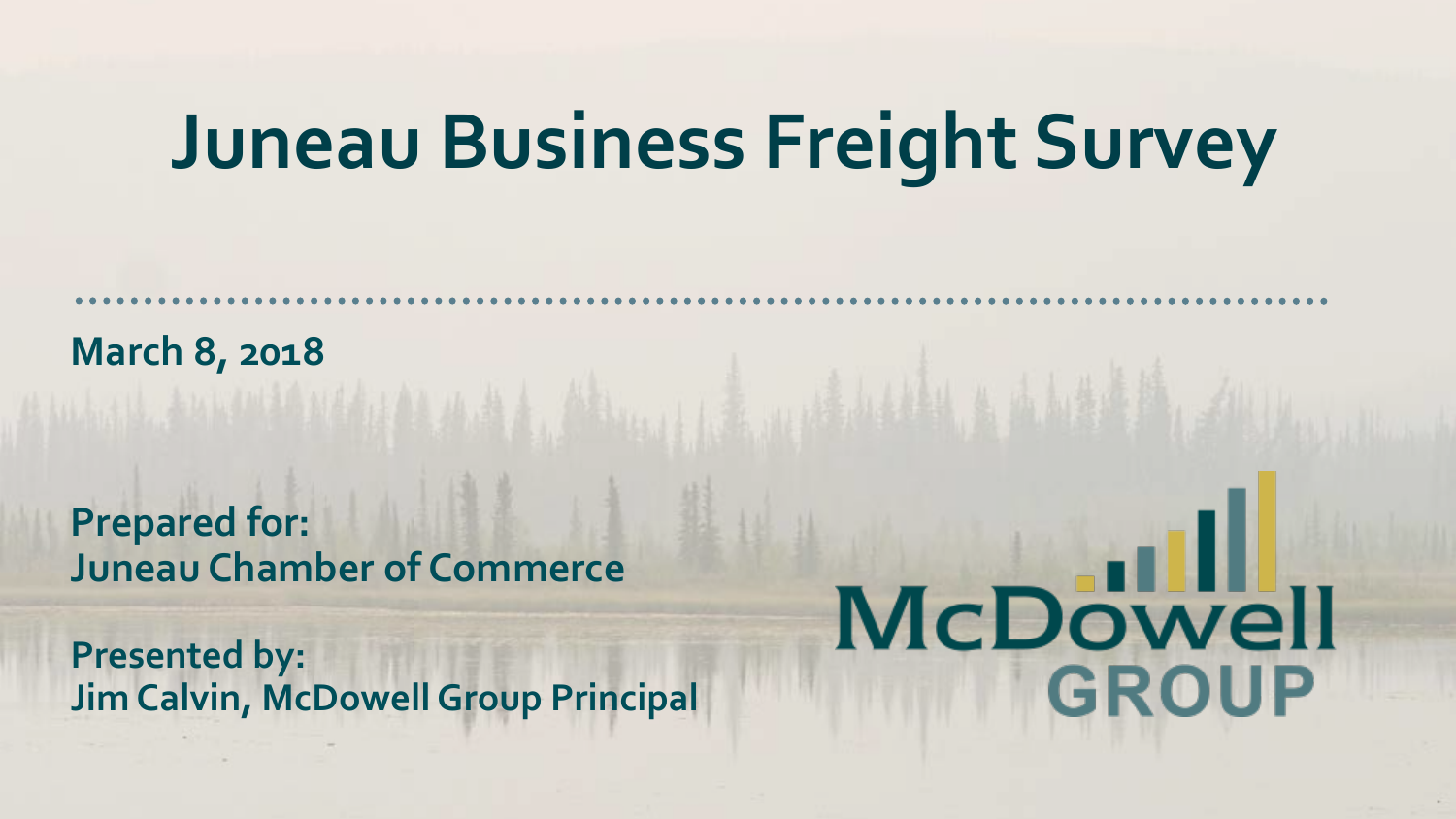# **Survey Purpose**

- **Identify and address barriers to business development associated with freight transportation into and out of Juneau.**
- **Part of JCC's commitment to support CBJ's** *Juneau Economic Plan* **(JEP):**
	- **JEP Initiative: "enhance essential infrastructure" by supporting "transportation infrastructure-related policies and developments that will…control or lower the cost of freight shipment into and out of Juneau."**

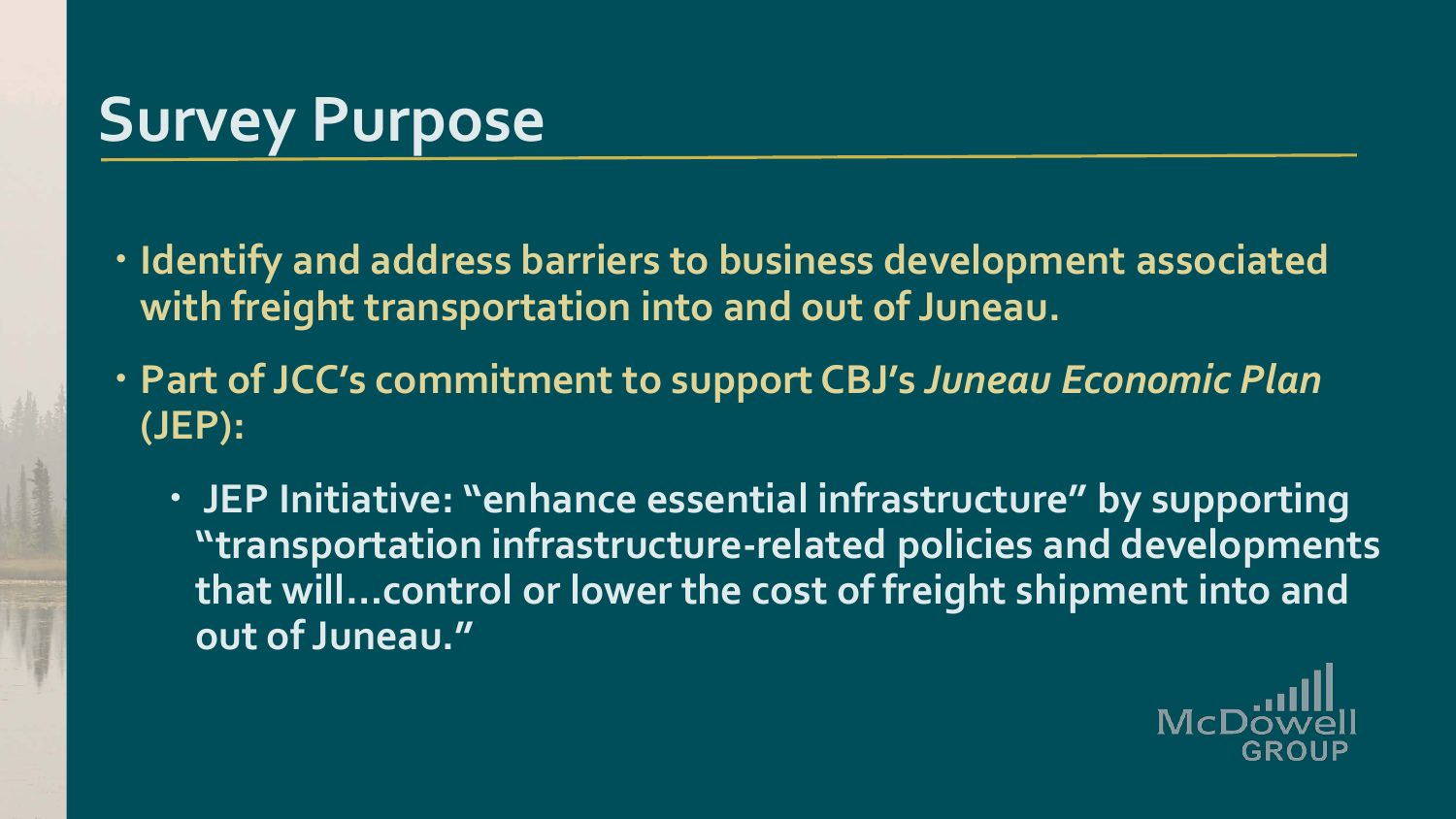# **Fun Freight Facts**

 **Ship in 27,000 lbs of freight annually, per capita 6,500 lbs of groceries per capita** *200 million lbs of groceries* **7** *million lbs of fresh vegetables shipped in annually* **12 million lbs of alcoholic beverages** *But ship out 70 million lbs*

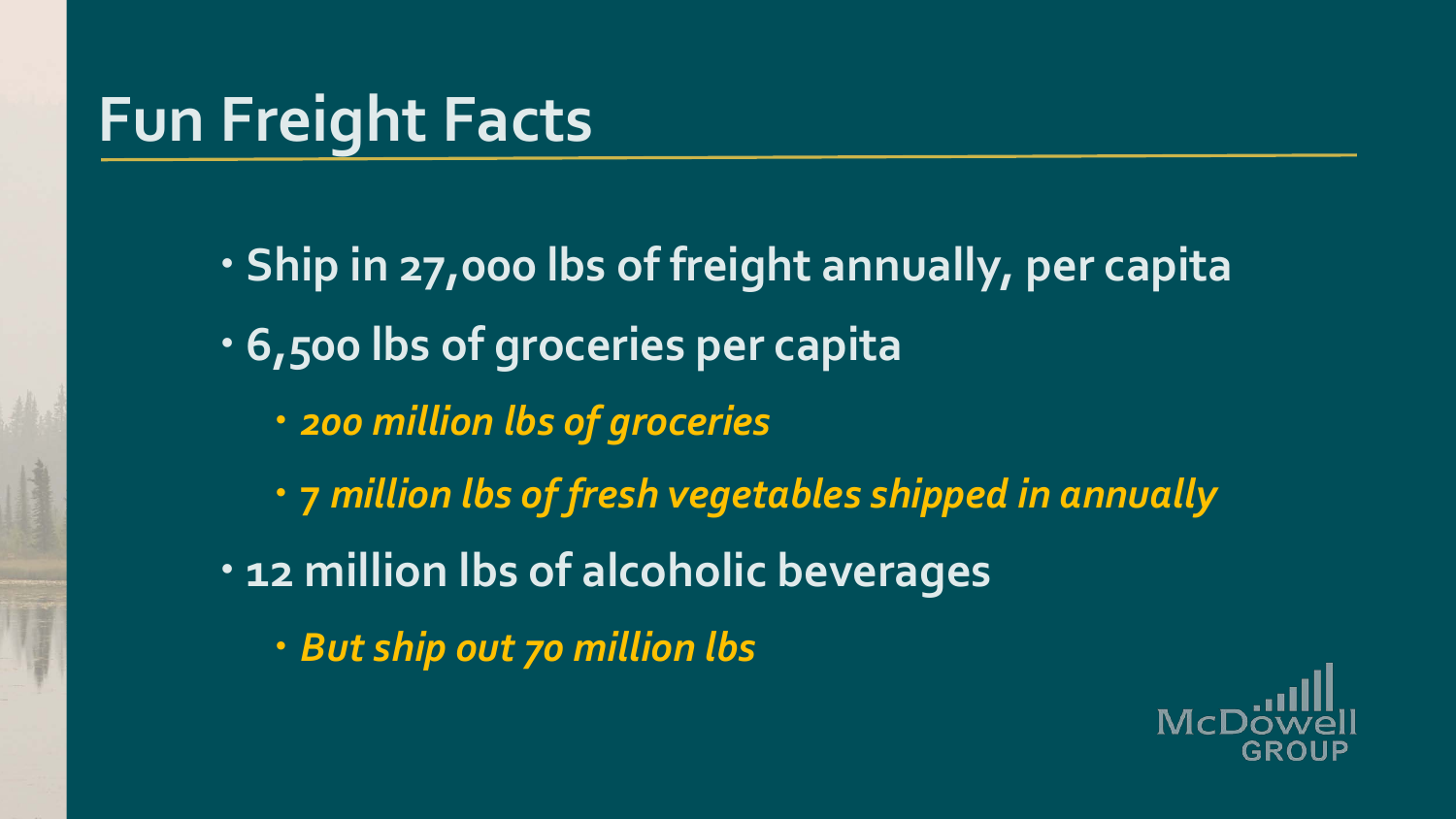# **More Juneau Freight Stats**

## **Barge Freight**

- **423,000 tons shipped in (excl. petro)**
- **214,000 tons shipped out**
- **69,800 loaded TEUs in-bound in 2016 (9% below 2015)**
- **26,400 loaded TEUs out-bound (6% below 2015)**

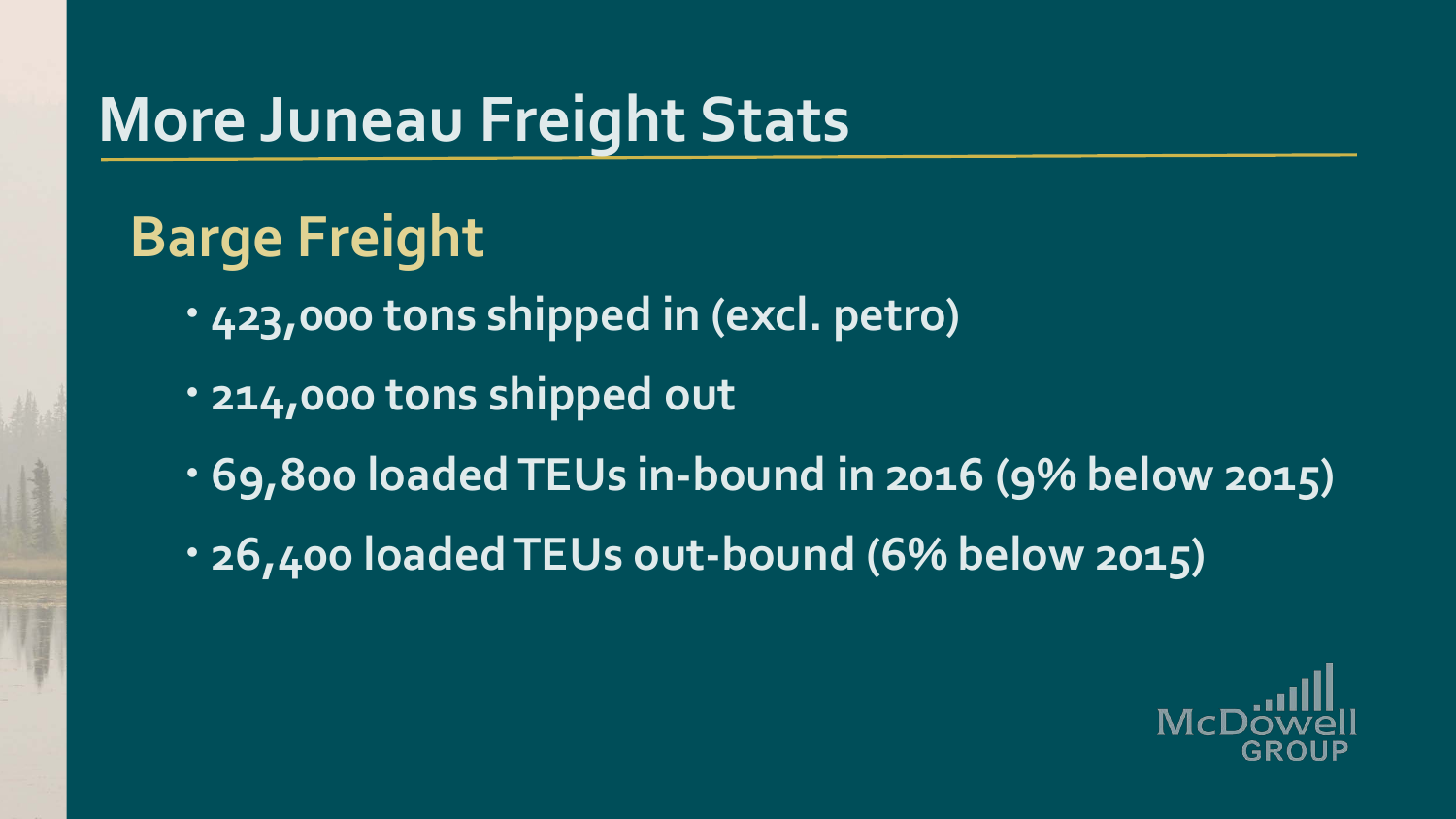# **More Juneau Freight Stats**

## Air Freight

- . 14m lbs. into Juneau in 2016 (6% above 2015)
	- 9.7 m lbs. from Anchorage
	- 1.9 m lbs. from Seattle
- $\cdot$  10m lbs. out (up 14%)
	- Top out-bound dest.: Sitka (3m lbs.), Seattle (2.8m), Anchorage (1.9m)
	- . 1.4 m lbs to outlying NSE communities

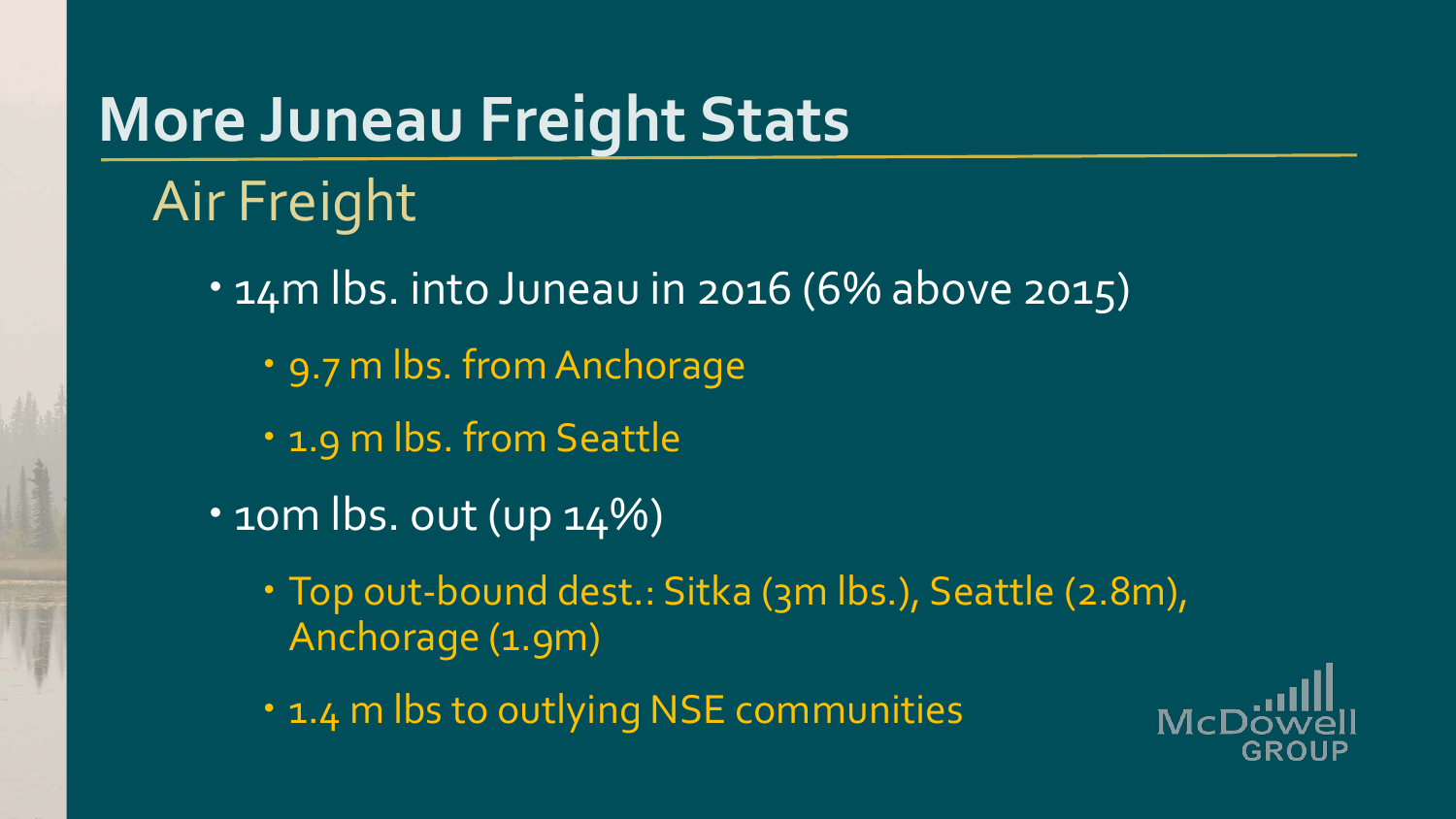# **Overview of Juneau Freight Stats**

- **Alaska Marine Highway System**
	- **940 vans off-loaded in 2015**
		- **40% of arrivals are from Prince Rupert or Bellingham**
	- **819 vans loaded in Juneau**
		- **158 to Gustavus, 146 to Haines, 108 to Hoonah**
	- **Juneau AMHS van traffic down 10% since 2013**

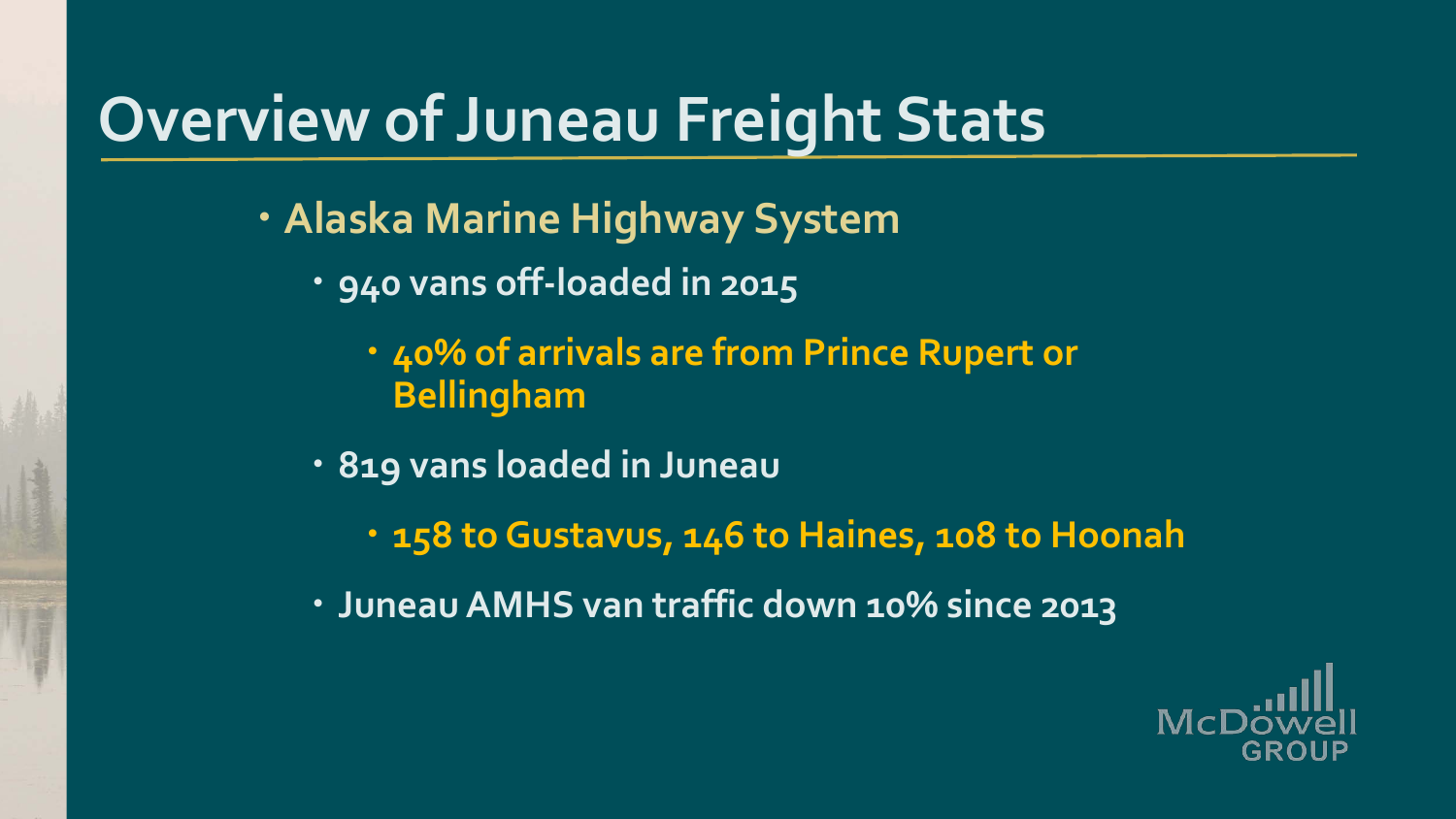# **Survey Overview**

- **Survey designed in consultation with JCC**
- **Conducted May through August 2017**
- **On-line survey conducted in 2 phases**
	- **Phase 1 targeted a selection of businesses especially reliant on in-bound and out-bound shipping**
	- **Phase 2 survey was opened to all interested businesses and organizations**
- **Total of 116 usable surveys**
	- **40 targeted**
	- **76 all other**

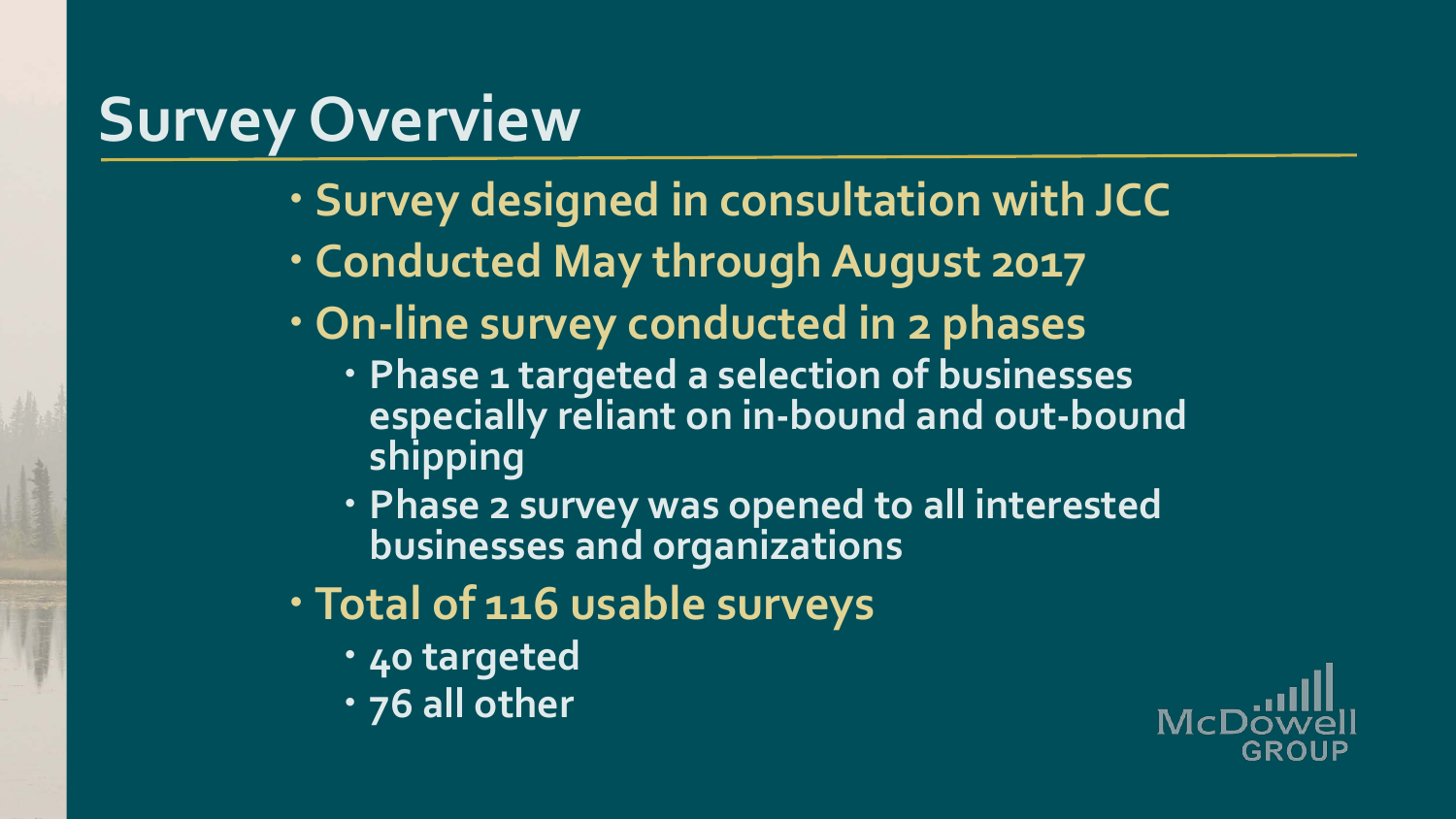### **Profile of Survey Participants**

- **Together account for approx. \$700m in annual sales**
- **4,000 full and PT jobs**
- **Mix of large and small**
	- **11 respondents have more than 100 employees**
	- **29 have 10 or less employees**
- **Survey results aggregated into 5 sectors:**
	- **Construction, Manufacturing, Food/Beverage, Trade, and All Others**

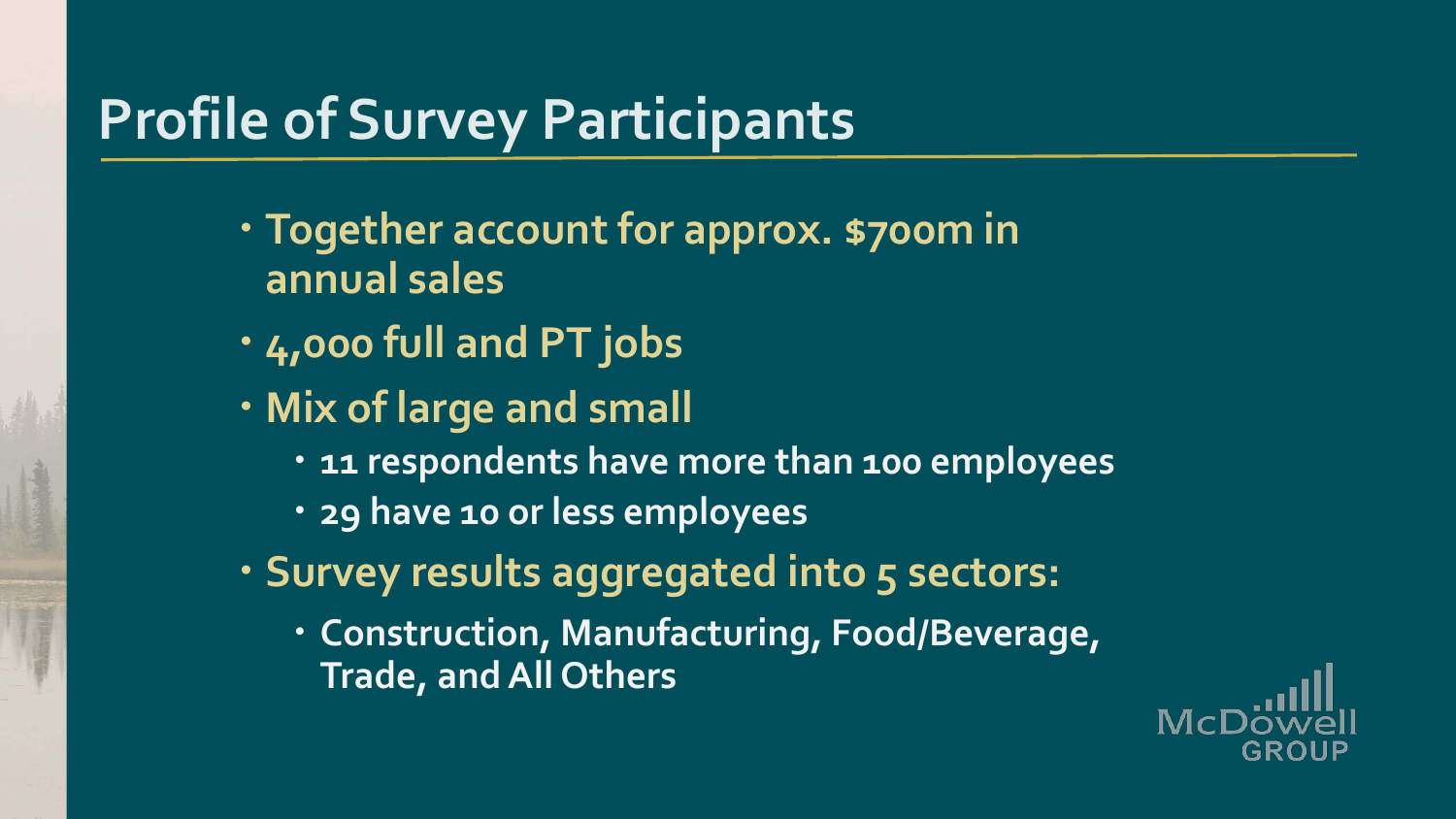#### **Businesses Reporting Freight Service as Very Important to Their Cost of Doing Business**

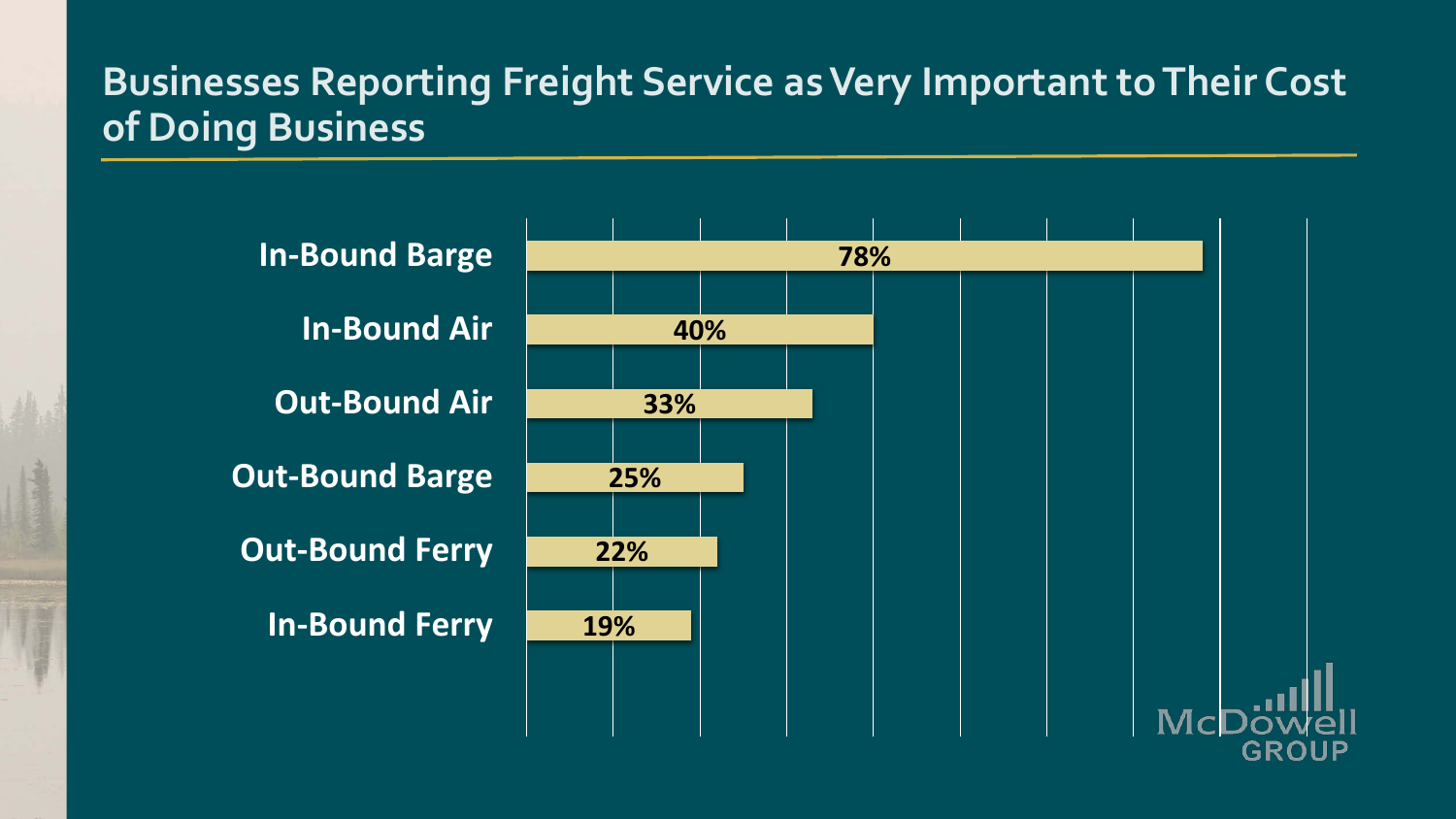#### **Businesses Reporting Service Frequency as Barrier to Business Growth**

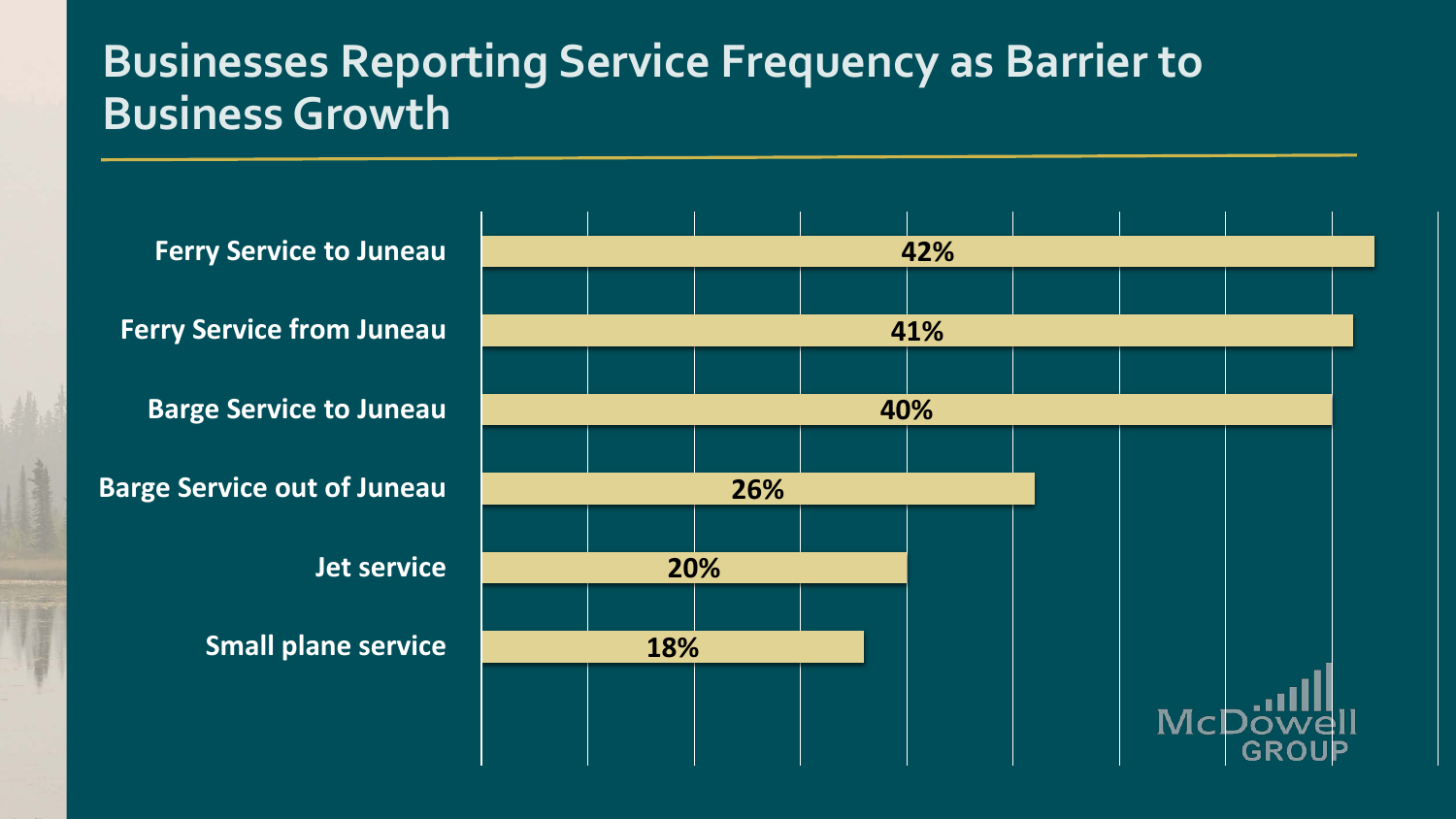#### **Top Barriers to Business Growth**

**Cost of health insurance** 51% **26% Cost of shipping goods and materials into Juneau 41%** 46% **Availability of semi skilled workforce** 36% **42% Cost of shipping good and materials out of Juneau** 32% **37% Job readiness of entry level workforce** 32% **49% Availability of professional/technical workforce** 32% **41% Availability of health insurance** 30% **32% Transportation linkages with suppliers and markets 39%** 28% **Federal regulations 39%** 28% **Cost of commercial lease/rental property** 26% **30%** McL

**Significant Barrier Moderate Barrier**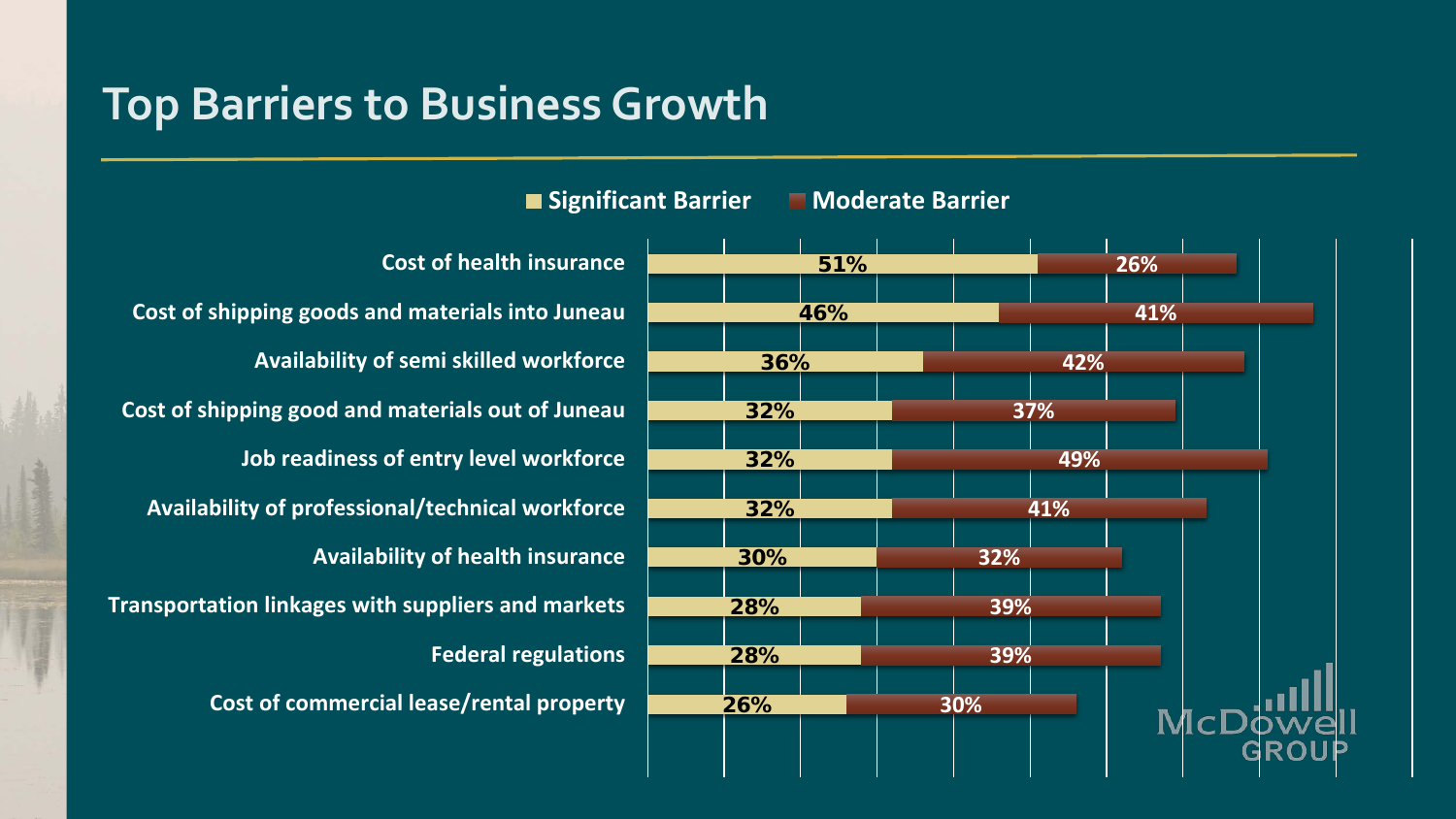# **Impacts of Lower or Higher Shipping Costs**

#### *A 10 percent reduction in shipping costs…*

- "**Free up capital to increase the pace of our expansion efforts."**
- **"..make us more competitive with the suppliers in Puget Sound."**
- **. "...makes Juneau a more affordable place to live as the cost of housing, food and energy drops."**
- **"Freight costs are passed on directly to our customers. A 10% reduction for us would be a 10% reduction for them."**
- **.** "It would also address the problem we are having competing with Amazon **Prime."**
- **"…allow us to better compete with online retail."**

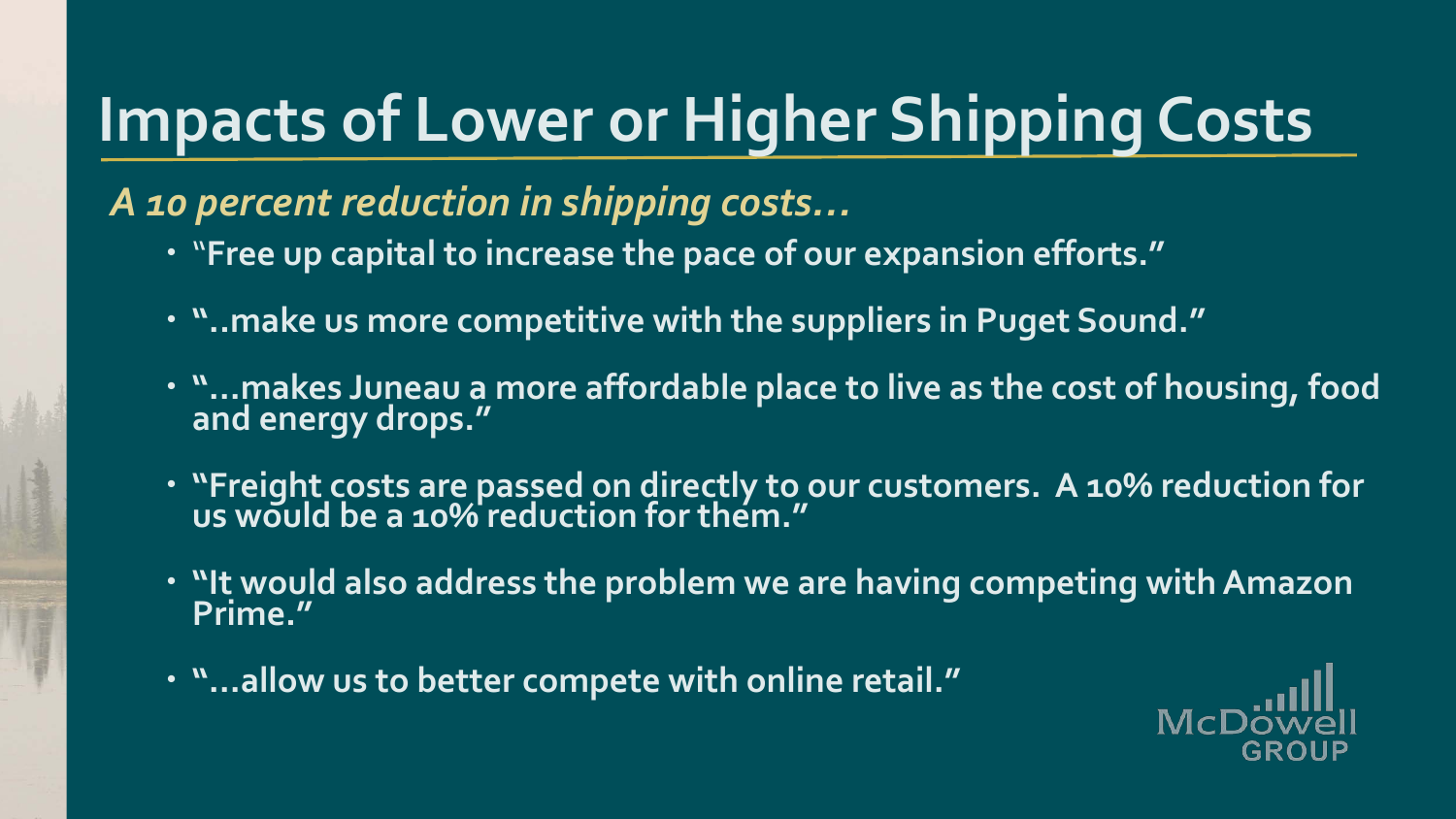# **Impacts of Lower or Higher Shipping Costs**

#### *A 10 percent increase in shipping costs…*

- "…**increased cost to customer resulting in higher shelf prices for our products."**
- **"…push me closer to warehousing all my merchandise outside…."**
- **"… reduce profitability….make e-commerce a very small part of my business….."**
- **"… reduce margins and benefits to stakeholders. As we compete with the internet and free shipping, we can't just raise our prices."**
- **"… As freight cost rise the National retailers need only outlast local businesses …lead to fewer and fewer local businesses."**

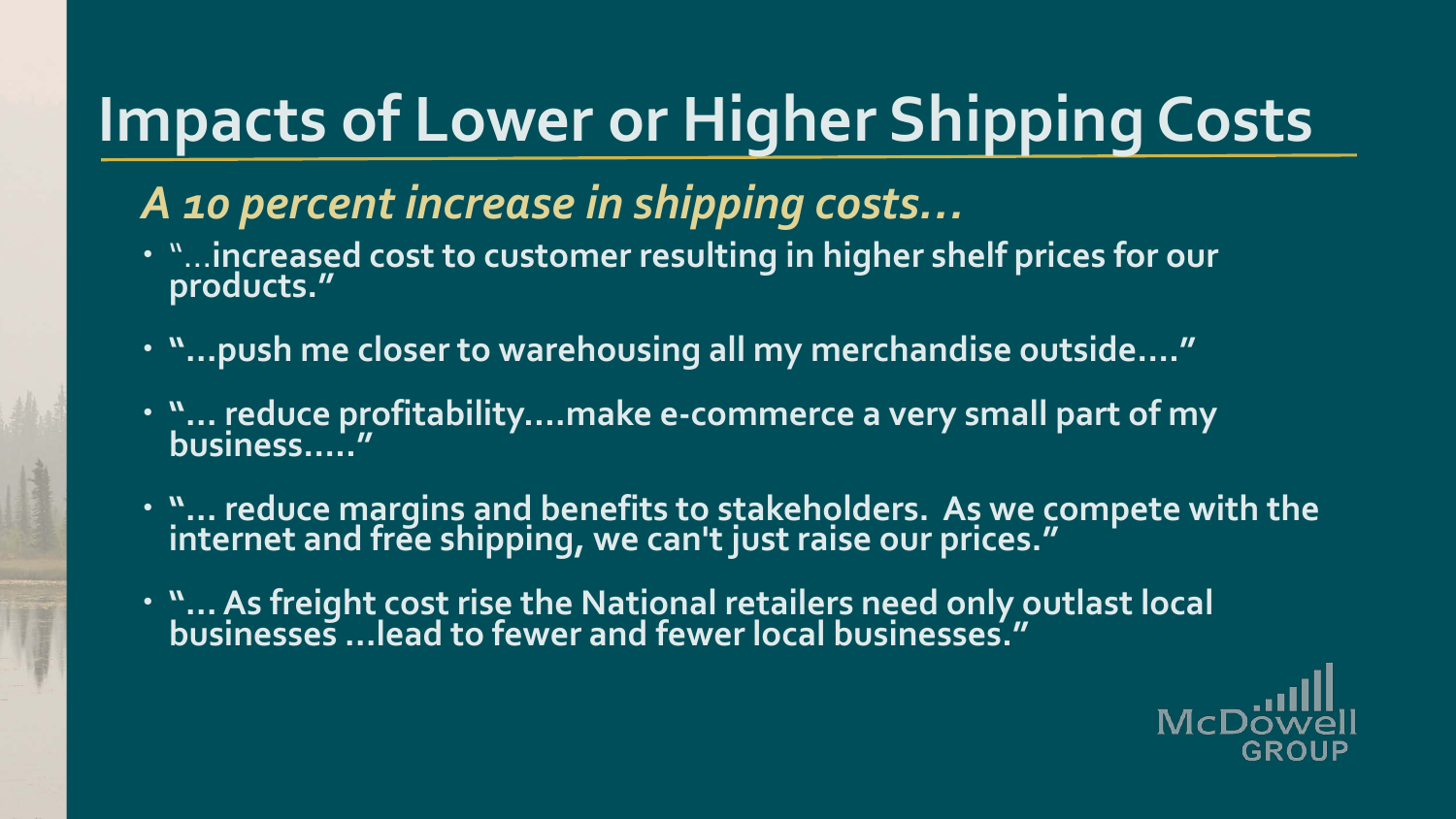#### **Freight Service Improvements Needed (***other than lower costs)*

- **More frequent service, for all modes of transportation**
- **Increased out-bound air freight capacity**
- **Road connection to Juneau and other regional road development**
- **Greater opportunity to use AMHS to ship freight**
- **Enhanced opportunity for out-bound fish shipping**
- **More competition in the freight transport market**

 $\mathbf{M}$ cl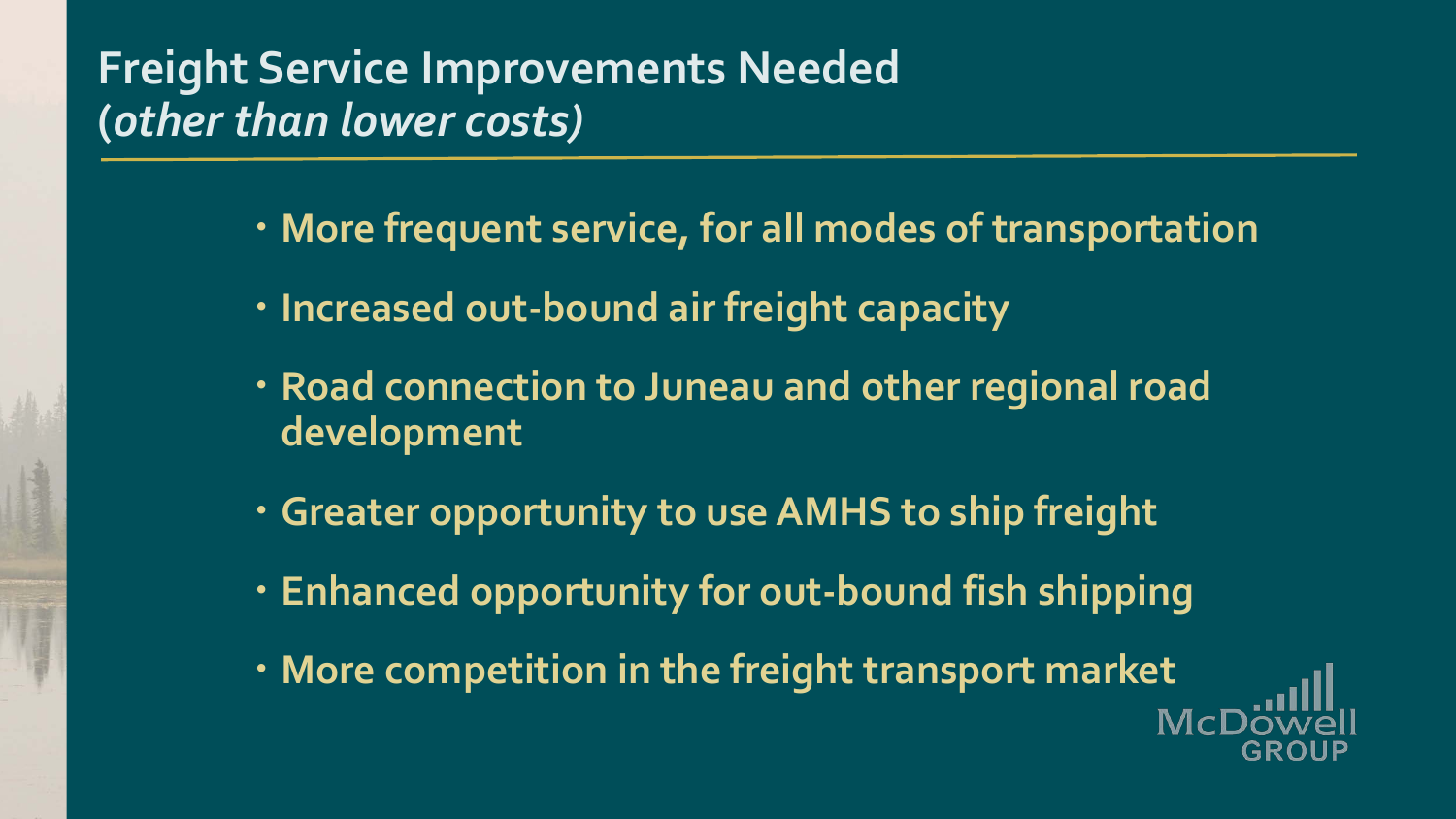## **The big picture…**

- **Juneau businesses lack the full spectrum of over-land, marine, and air freight transportation opportunities**
- **Juneau's distance from major supply centers/markets mean shipping costs will always be a challenging aspect of doing business**
- **Juneau's freight industry includes dominant, heavily-invested, established, and well-run businesses**
- **The freight business has substantial barriers to entry**
- **No easy solutions to ease freight challenges, but not insurmountable**

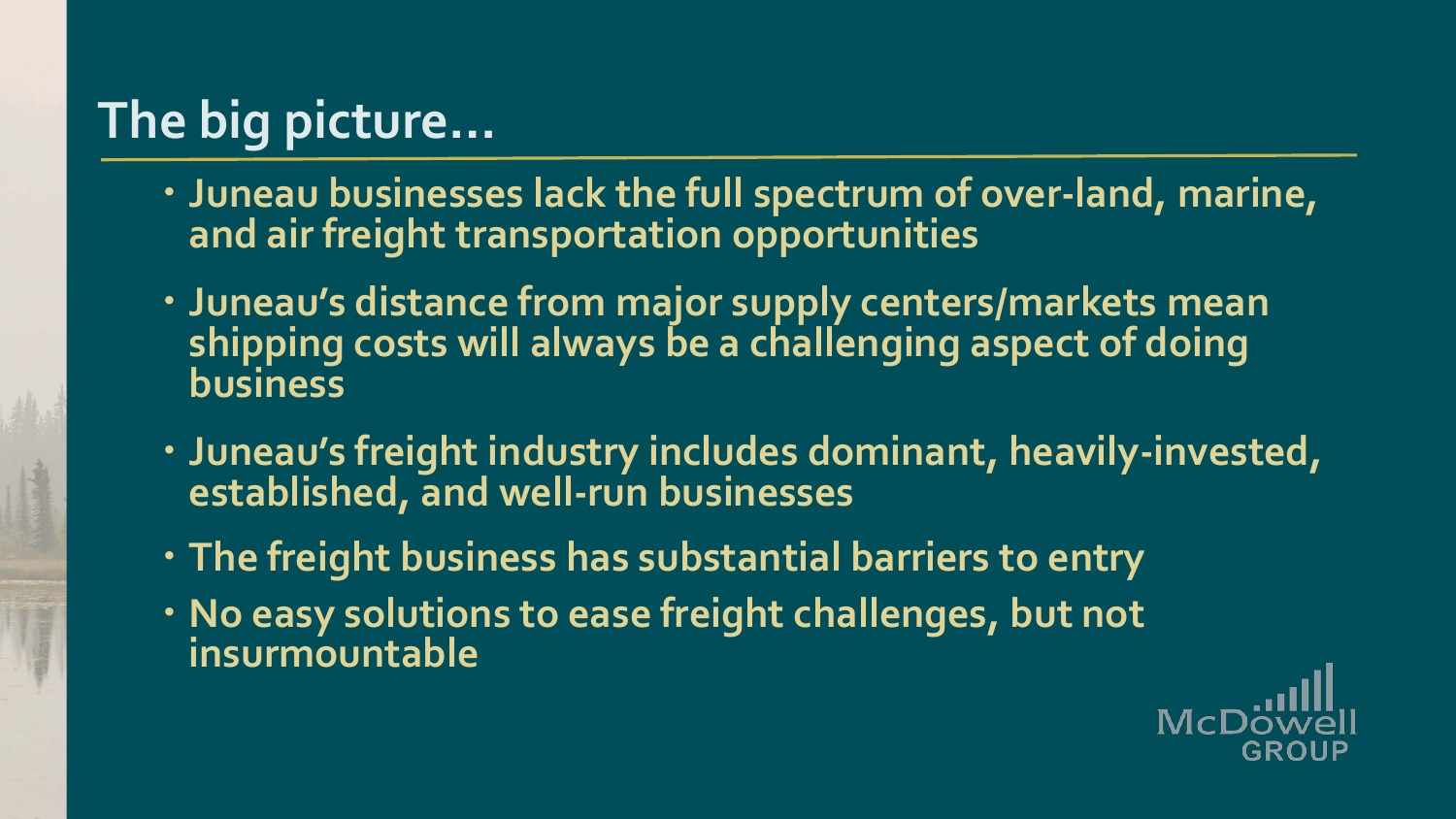## **The Spectrum of Freight Options**

Shipping Options by Mode, Time, and Cost

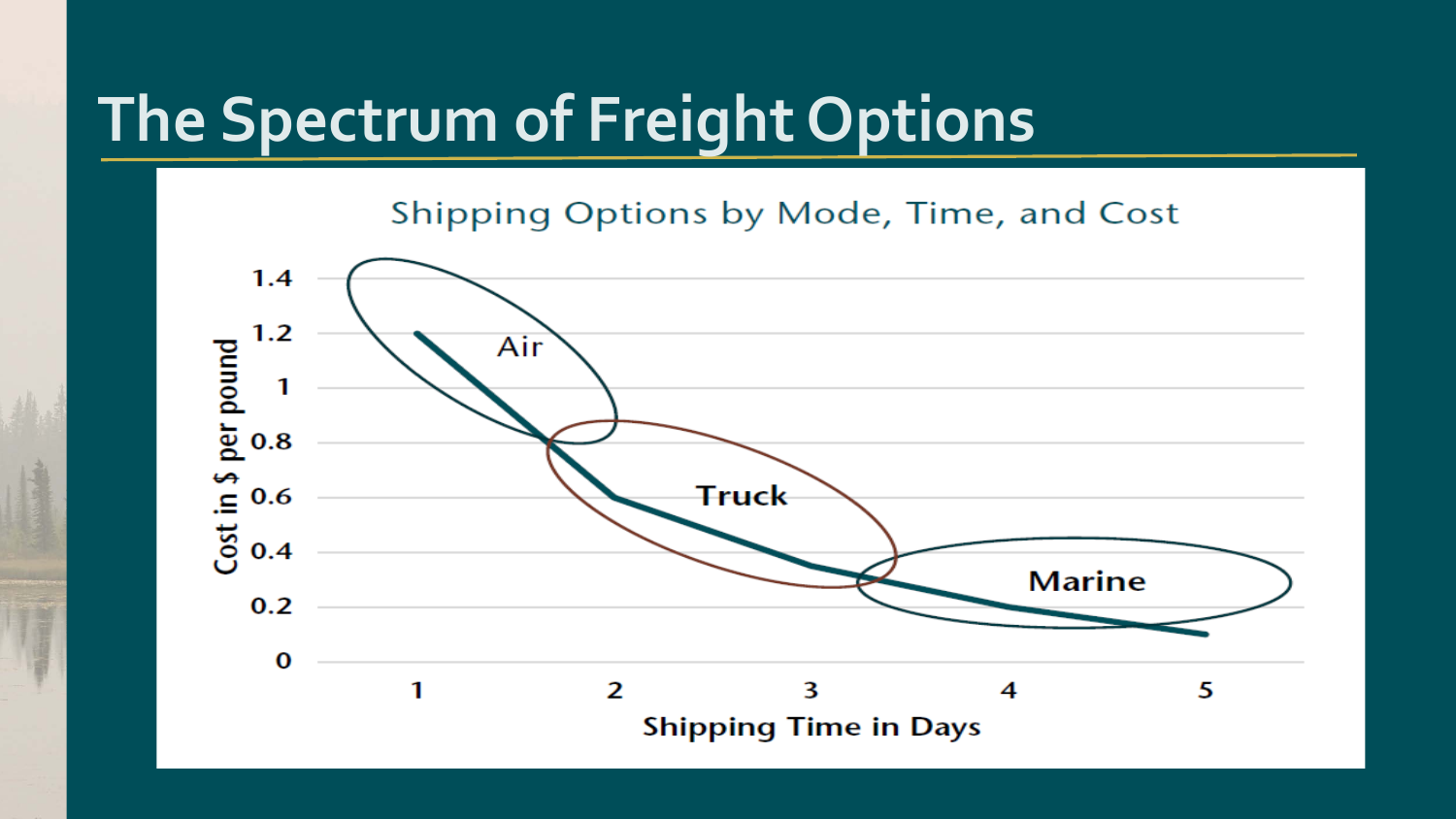#### **Summary**

- **Opportunities for improvement?**
	- **Consolidation of less-than-container load shipping**
	- **Support sustainable, reliable AMHS service**
	- **Build road and port infrastructure needed to support community growth in the future**

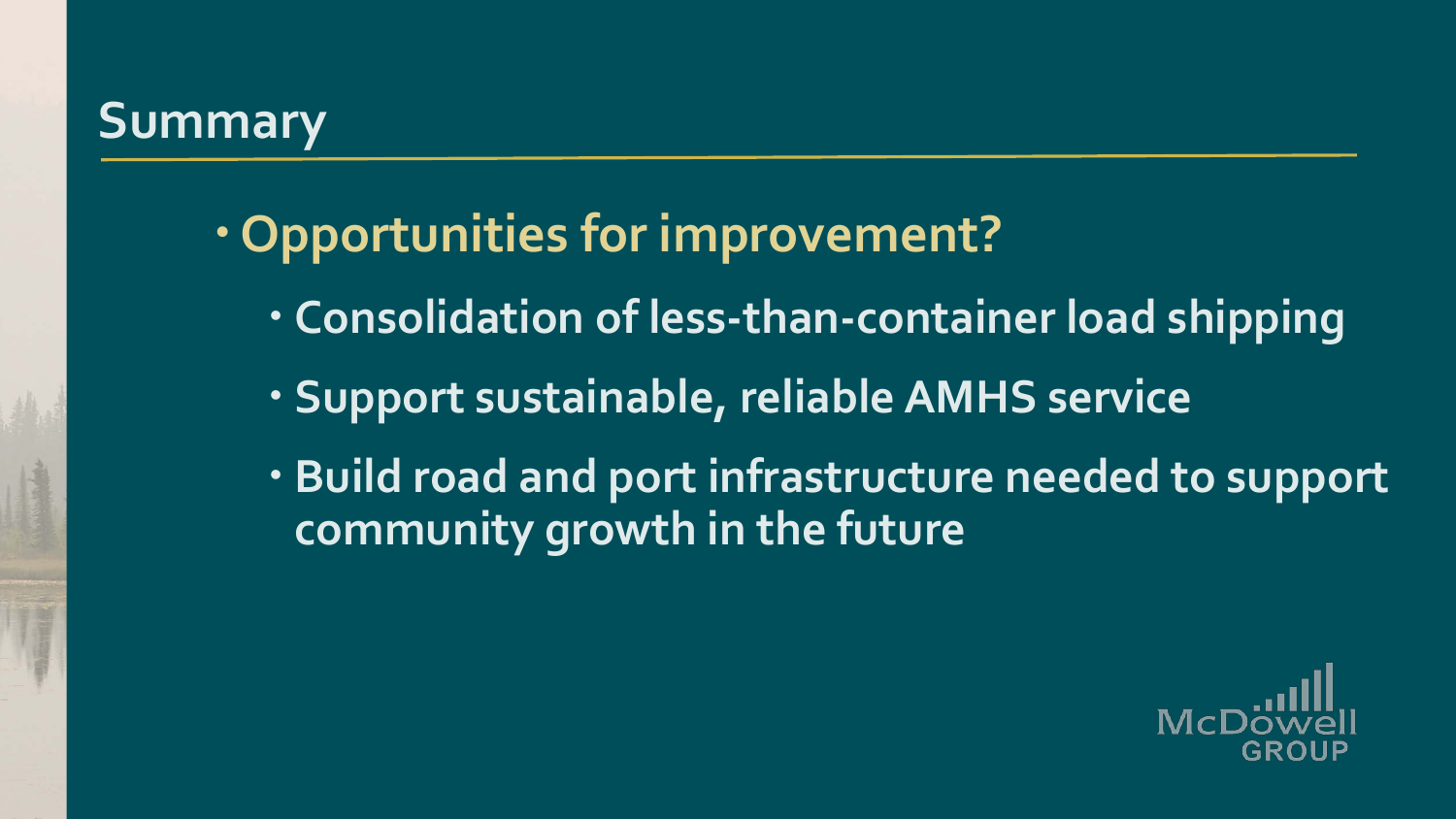# **The full report….**



VAI